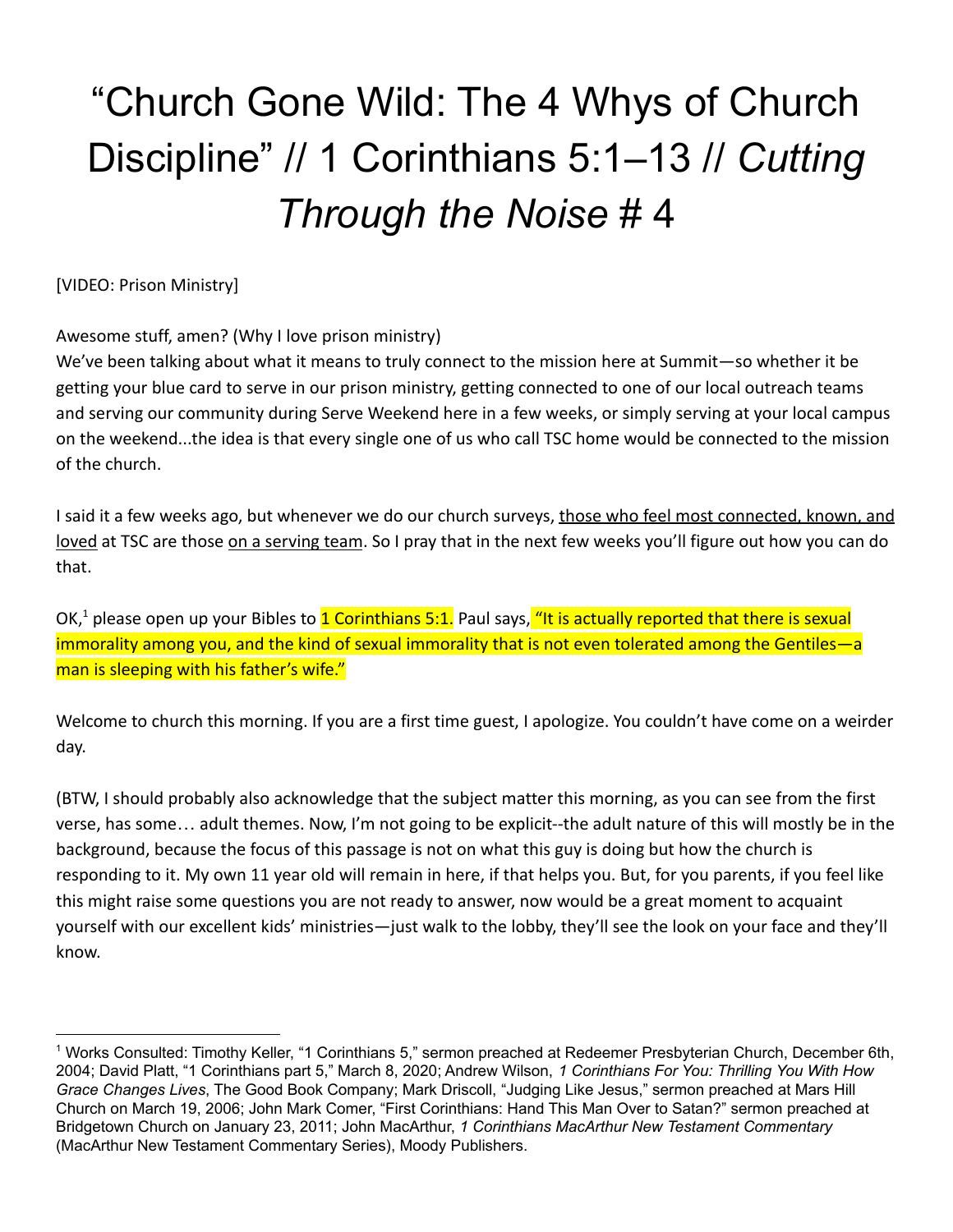**If you remember from the first week, we saw that there are 5 major sections in Paul's letters to the Corinthians.** The first section, chapters 1–4, was about the problem of divisions in the church. Now, in chapter 5, Paul starts to address some confusion the church has regarding sex.

Corinth, you may recall, was a notoriously immoral city. It was situated on an isthmus between two major ports, one on either side, which turned the city into both an economic powerhouse and popular vacation destination. Young, upwardly mobile people from all over the Empire poured into it, and these young, upwardly mobile people brought young, upwardly mobile issues. So, sexual immorality was a problem. Plus, the city boasted scores and scores of temples to the Greek and Roman gods, and the worship rituals in these temples often included prostitution.

The point is that sexual immorality was all around them, and so, on one level it's not surprising that they were dealing with it in the church. But this sexual immorality that you are dealing with, Paul said, goes beyond even the pagan immorality: Again, vs 1. It's "...the kind of sexual immorality that is not even tolerated among the Gentiles—a man is sleeping with his father's wife..." "His father's wife" means it's either his mom or his stepmom—I don't know and honestly don't want to know--most scholars say it's his stepmom since Paul calls her 'his father's wife' and not 'his mom'--but EITHER WAY, if there is a woman you call "Mom" and then ask her to the prom—that's over the line. "is sleeping with" is written in the present continual tense, which means it is an ongoing thing.

Some of you glamorize the early church. Don't! Summit has a lot of problems, to my knowledge we've never had this one.

That kind of debauchery, Paul says, "is not even tolerated among the pagans." You know it is bad when your pagan neighbors are going, *"Nasty! Now that's just wrong!"*<sup>2</sup>

But rather than mourning over this, Paul said, "And you are arrogant! (5:2)

- Why weren't they dealing with it? Well, there might have been a few that thought, "Hey, this is Corinth, to each his own. Back then, the ancient philosophers always said, "What happens in Corinth stays in Corinth." So, who are we to judge?"
- There may have even been some who were like, "Hey, Christ has freed us from the law, so that means he's freed us to love in whatever way seems best to us."
- Paul seems to address both these groups in his explanation.
- But, it seems to me that the way Paul is speaking to them assumes that most people in the church *knew* it was wrong--and Paul knew they knew it was wrong. The reason they were not dealing with it is because doing so would create a scandal--it would give the church a black eye and they are arrogant and don't want to go through that. These kinds of situations always get messy, don't they? Usually, when you confront people like ths, they don't say, "Is what I was doing not ok? Hey mom, did you know…?"

<sup>&</sup>lt;sup>2</sup> Borrowed this little quip and the one above about mom/stepmom from Mark Driscoll.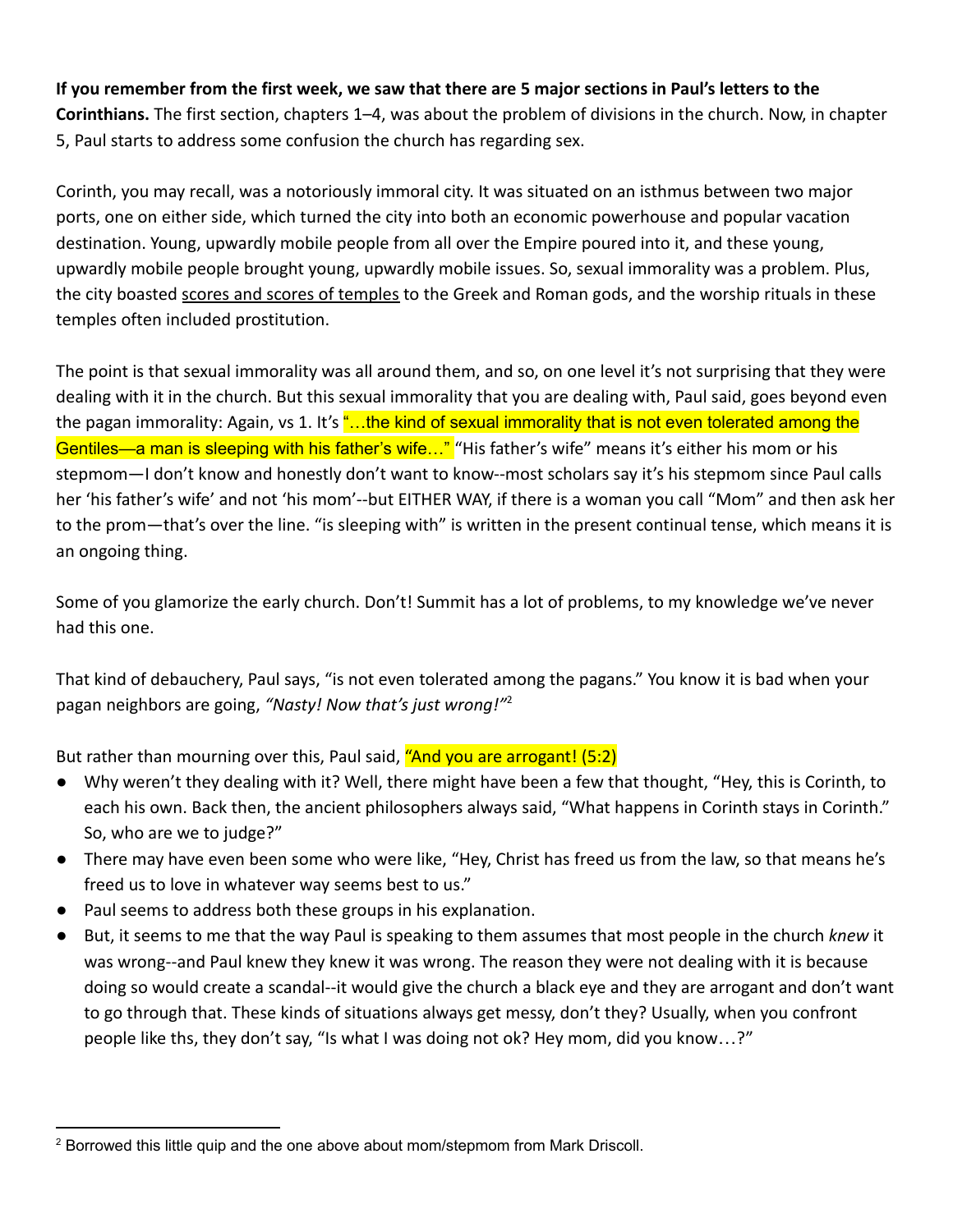- No, likely this guy would be offended and make a scene. Maybe he was a prominent figure--he gave lots of money to the church. And this is just going to get messy **so let's not poke the hornet's nest**. It's easier to leave well enough alone?
- Have you ever felt like that about some situation? You know what someone is doing is wrong but you know how they'll probably react and it's easier just to leave well enough alone? All you Enneagram 8's are like, "I've never thought that even one time in my life…" but everybody else is like, "Yeah, I've thought that."
- But, Paul says, hey, a brother of yours is being destroyed by sin. And you are concerned about your reputation or not rocking the boat? (vs. 2: *…ought you not rather to mourn?* That word for "mourn" means like "mourning" at a funeral-- weeping for them like they've died. Sin is destroying people at your church, Paul says. MOURN.

So, Paul says, vs. 3, *"Let him who has done this be removed from you…"* (5:3)

- Now, you are like, "Woah, wait a minute--Kick someone out? Like, out of *church*?" Yes. **You say, "What about unconditional love and acceptance?"** It's true, we ARE called to unconditional love, but our fellowship is conditional.
- You say, "I thought we were to be an open and embracing community?" Yes, we are, but our primary calling is to be representatives of the family of Jesus.
	- AND YES, Jesus welcomed into his family people with all kinds of problems, from all kind of tragic and broken backgrounds--Paul himself was a murderer; Mary Magdalene, one of the female leaders of the early church, had been a prostitute with 7 demons--
	- But each of them had one thing in common--they had come to a point of repentance--a place where they recognized that Jesus is Lord and his way is right. Jesus can take you with all kinds of problems, but you have to be willing to go with him.
- (I know that raises some questions for you. Hang on, I'll get to them, I promise. But let's keep reading).

"...you are to deliver this man to Satan for the destruction of the flesh, so that his spirit may be saved in the day of the Lord." (5:5) Can you imagine a more strongly-worded sentence? Not only do you remove them from membership in the church, you deliver them to Satan. You say, "What does that even mean?"

**OK, listen. It's like this. This is the deep end of the pool: The church provides an umbrella of protection from the curse and judgment of sin.** It shields us from a lot of sin's effects—some of that is practical and some of it is supernatural. Paul says to remove them from that umbrella of protection so that they experience some of the pain of their sin in hopes that it wakes them up to the seriousness of it.

Paul draws here from the **imagery of the Passover**--in the next few verses he's going to bring it up repeatedly. **Do you remember the Passover?**

● **God had told Egypt that because of their persistent rebellion**, on this one designated night his death angel, likely Satan, would kill every firstborn in every household in Egypt. Well, all the Jewish people were living in Egypt, and they were sinners, too, but God said that he would spare their firstborn sons if they would kill a lamb and put the blood of that lamb on the doorposts. And when the death angel (again, likely Satan) saw the blood on the doorposts, he would "pass over" the house and not enter it.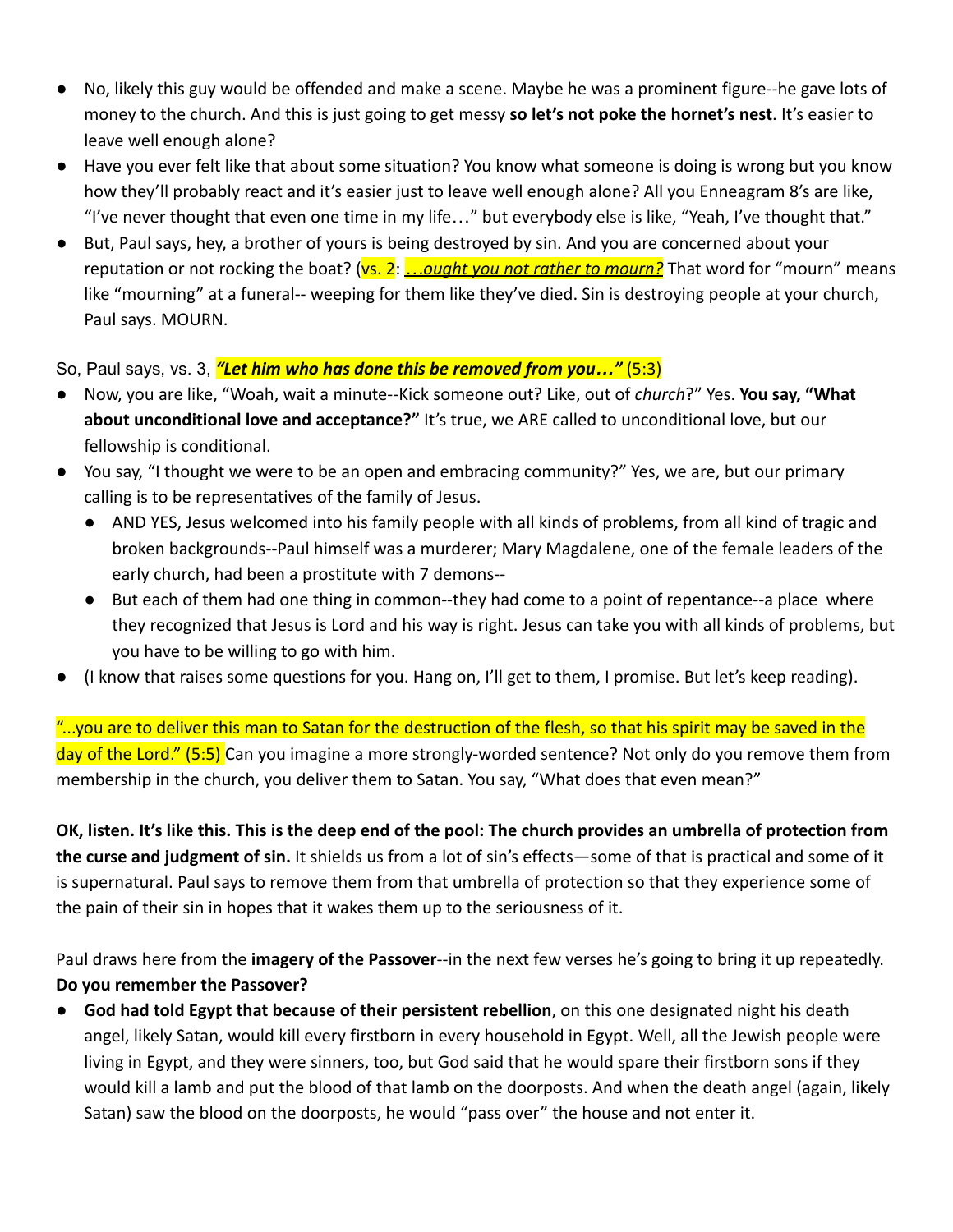● **Think about that image**: Inside of the house, under the blood, with Jesus, you're safe. Outside the house, you're exposed to death. Paul is saying, "In the same way, put this person outside the house so that they are exposed to the death angel and the curses of sin. And maybe, by God's grace, when they start to experience that devastation, they'll wake up to the seriousness of sin and come back. **This is what you are to do with someone in the church** who names the name of Christ but persists in stubborn, willful rebellious sin.

Now let's be clear: this kind of thing only happens after every other attempt at reconciliation has been tried and they have rejected it.

Jesus actually lays out those steps in Matthew 18:15–17. So, hold your finger in 1 Cor 5 and flip back to Matthew 18. Jesus says,

15 "If your brother sins against you (some translations leave off against you), go and tell him his fault, between you and him alone. If he listens to you, you have gained your brother.

**Step 1 - Private Correction:** This one is really simple, y'all. (A) GO to them and (B) talk to them. Don't text them, email them, or tweet about them. Go to them. Then TELL him his fault between you and him ALONE. And the world alone in Greek means… ALONE. Don't bring ten people together to team up on him. Just you and him alone.

16 But if he does not listen, take one or two others along with you, that every charge may be established by the evidence of two or three witnesses.

**Step 2** - **Small Group Clarification:** If they didn't listen to you, take 2 or 3 people from their immediate **3** circle--their small group--and go talk to them. That will not only help ensure that they understand the seriousness of what is happening, but also that you are seeing things clearly. That's why he said "2 or 3 witnesses will establish the charge." You're coming together to agree on it.

#### 17 If he refuses to listen to them, tell it to the church.

**Step 3 - Church Admonition:** This is where the church elders get involved. If they won't listen to you or their small group, the elders come and--in a more official capacity--warn them about the seriousness of what they are doing.

#### 17 And if he refuses to listen even to the church, let him be to you as a Gentile and a tax collector.

**Step 4 - Church Exclusion:** This is where you remove them from church membership and put them outside the house of the church exposed to the activity of Satan. They are still welcome to come and sit in church, of course--lots of unbelievers do that every week--just not in the capacity of family member.

 $3$  I borrow the titles of these steps from David Platt in his message on 1 Cor 5.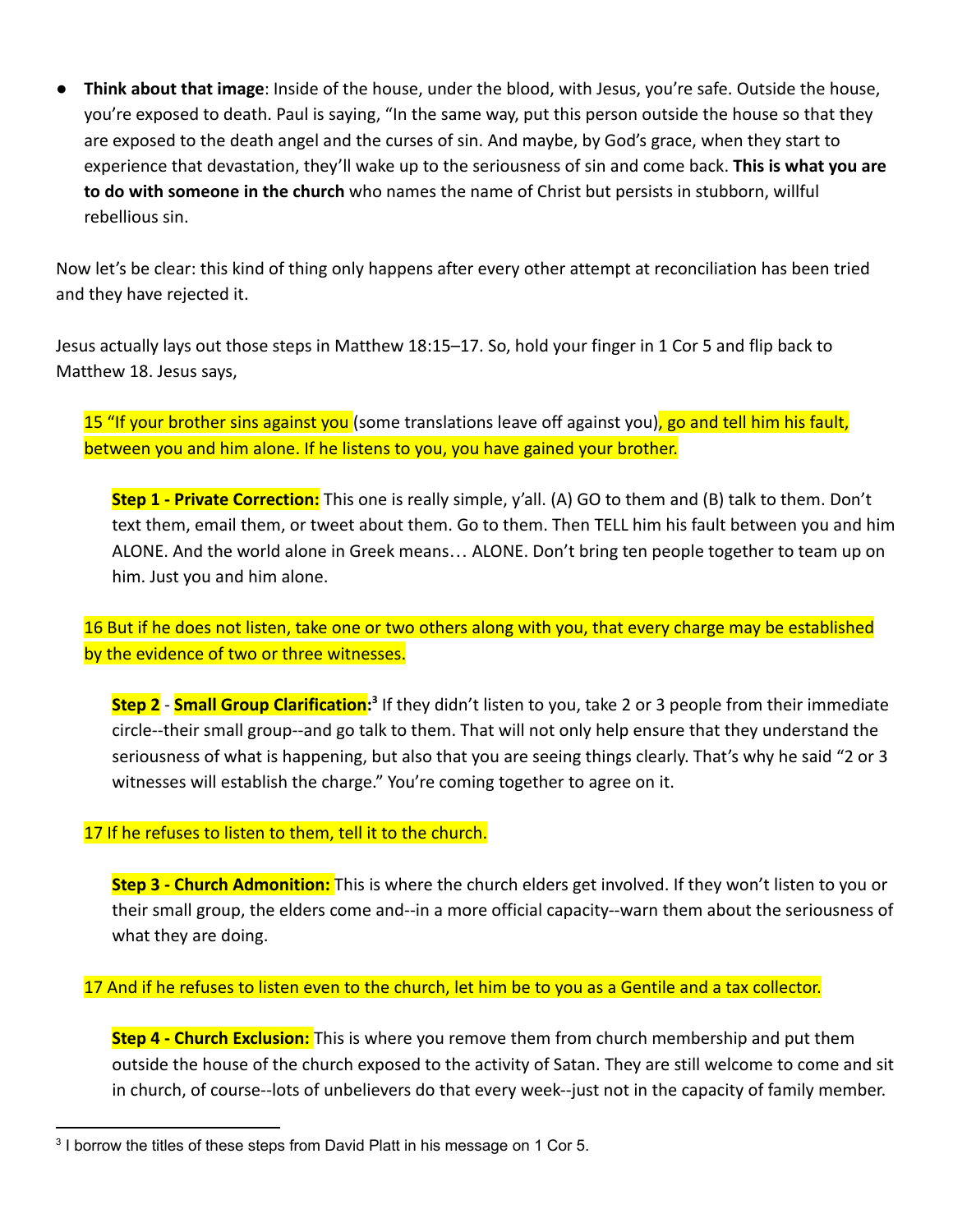It's why we ask them not to take communion… Let me say that again: you're not saying they can't come; you are just saying that they don't get the benefits of family.

Back in **1 Cor 5**, Paul describes what that looks like. Flip back there and look at vs. 10 "...anyone who bears the name of brother if he is guilty of sexual immorality or greed, or is an idolater, reviler, drunkard, or swindler—not even to eat with such a one." Eat there means a meal of "fellowship." It doesn't mean you are never anywhere that you're eating together--you're at a neighborhood potluck and you have to say, "Get away from me, I'm eating." No, back then, eating together in your home was one of the surest signs of fellowship, and Paul is saying to avoid doing things that imply that you're family. Some scholars even think that the eating Paul is referring to here is communion--where we eat the bread and drink the cup together. He says, "Don't do that, because you don't want to imply that God is ok with their sin."

**Paul says there are 4 reasons you should do this. But before I give you those, let me take** a quick time-out, because there are a couple things I want to be clear on.

- **First,** when we're talking about public action by the church, **we're talking about someone who defiantly persists in something that is blatantly** unbiblical. We're not talking about things like, "I'm concerned you are watching too much TV" or "You seem a little cranky in the morning"--of course we should always be speaking into one another's lives, that's part of iron sharpening iron--but the later stages of this discipline process is when we are dealing with someone overtly defying Jesus' authority.
- Second, **in a large church,** this kind of public exclusion happens on a more local level--with a person's small group or service team or their immediate circle, because they are the ones who know about the sin. We don't need to announce someone's sin to thousands of people who don't even know them.**<sup>4</sup>**

*OK, 4 reasons WHY Paul says we should do this:*

## (4 Reasons the Church Must Remove Willfully Sinning Members From Its Midst)

## **1. For the sake of the sinning brother (5:5)**

"...so that his spirit may be saved in the day of the Lord." (5:5)

- The hope, the goal, is always that they wake up from their sin; that the pain of being removed from the blessings of the church wakes them up and brings them back to their senses.
- The goal is never punishment or exclusion, it's always healing and restoration.

## **2. For the sake of other believers (5:6)**

"Do you not know that a little leaven leavens the whole lump? 7 Cleanse out the old leaven that you may be a new lump, as you really are unleavened." (5:6–7)

<sup>4</sup> Thirdly, we're not talking about judging motives. In chapter 4 Paul said, "Don't judge anything before the end time--the Lord will judge everyone's hearts." So, we're not talking about judging motives. Again, we're talking about things that are a clear rejection of Jesus' authority.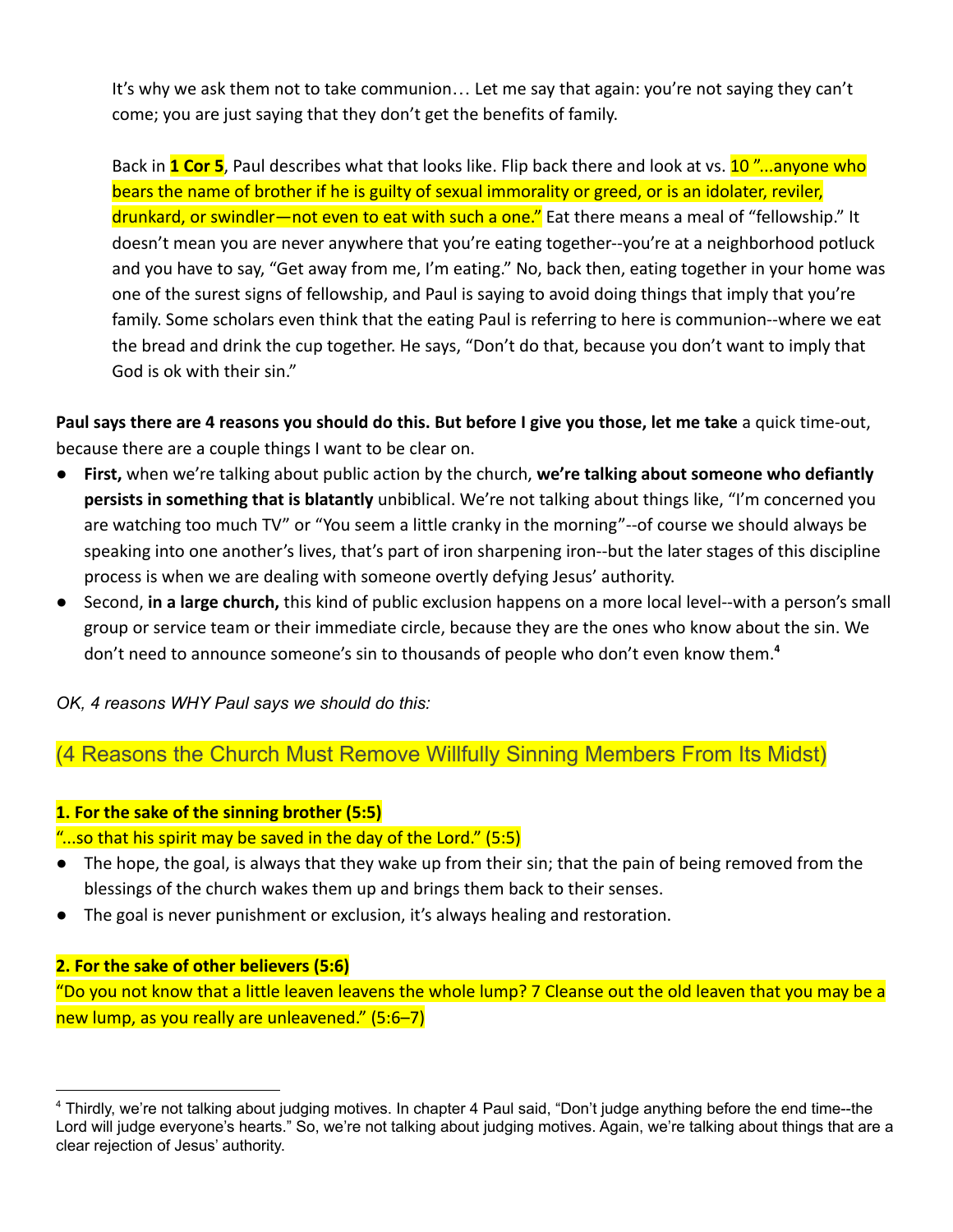Leaven is not a common word for us. The word we use is "yeast." You may not know this, and it may ruin your love of bread, but yeast is a type of fungus that makes bread rise. It grows and multiplies quickly. If you take just a little bit and put it in an batch of dough, soon all the dough will be filled with yeast.

The Bible uses that as a picture of sin. Just like a little yeast quickly spreads through the whole lump of dough, a little sin in the community quickly infects everybody.

And so, at the Passover, God had them take all yeast and put it outside the house and eat only unleavened bread--a symbol that they were leaving the sin of Egypt behind. They shouldn't keep any of it in their houses.<sup>5</sup>

- Another analogy would be cancer cells. Just a few cancer cells, if left unchecked, will soon multiply and destroy the whole body. You better stop it while it is small lest it spread all throughout the body. If you find it when it's localized, you can get rid of it. If you don't, soon it will destroy everything.
- In the same way, Paul says, open, rebellious sin will soon affect the whole church. So, for the sake of the church, you have to get it outside the house.
- Now, maybe you are still having trouble thinking of this as consistent with love. Think of it like this: **Illus.** *I know of families where an older sibling was living at home, post college, and started making really bad choices. They were dabbling with drugs. Then they started to bring around all kinds of questionable people, even stealing things from the house. The parents are broken-hearted, of course, but they are not just worried about him--they are also worried about the safety of the younger siblings and what they seeing. They have conversation after conversation, but their son just won't listen and keeps doing things that put the family in danger. So, finally, the mom and dad, in love, broken-hearted, ask the child to leave and live somewhere else. It's not because they hate their son or have given up on him. They just know they need to protect their other kids. Plus, life on the street is hard, and maybe if they remove that protective covering and quit giving him such a soft place to land--maybe then he'll wake up to the foolishness of his choices. You get that, right? That's not UNLOVING. In fact, sometimes, continuing to house and protect this person is literally the most unloving thing you can do for them. You're enabling them. So, in love you unhouse them so they can experience the consequences of their sin. That's what Paul is talking about here.*

*So, first, we do this for the sake of the sinning brother; second, for the sake of other believers...*

## **3. For the sake of Christ (5:7–8)**

"For Christ, our Passover lamb, has been sacrificed. 8 Let us therefore celebrate the festival, not with the old leaven, the leaven of malice and evil, but with the unleavened bread of sincerity and truth. (5:7–8)

- Christ died, Paul says, to get rid of sin. So why would his church tolerate in their midst those things that put him on the cross.
- Paul says that believers, when they come to worship, should rid themselves of the leaven of sin. In another place he says, "Lift up holy hands in worship." That means seek to offer worship Jesus that is not mixed with the leaven of sin.
- Now, two things that doesn't mean (this is the message of 1000 qualifications).

<sup>&</sup>lt;sup>5</sup> Exodus 13:3, 7. Another analogy would be "mold." See Andrew Wilson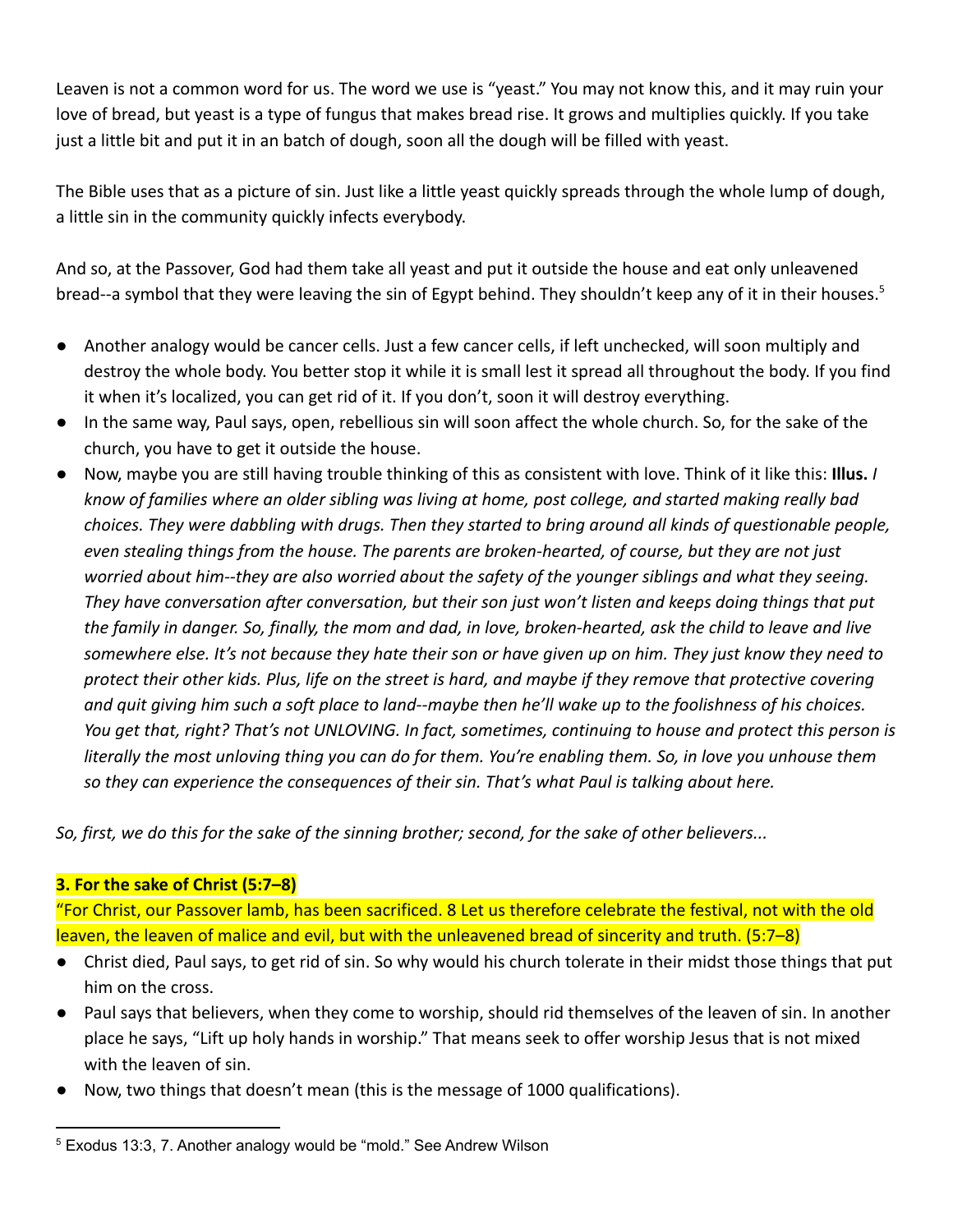- First, it doesn't mean unbelievers can't come to worship. Again, they can, they should just not be counted as family. An honored guest in the house is not the same as a member of the household.
- Second, it doesn't mean that if your life has a lot of problems you shouldn't worship Jesus. Jesus welcomes people with problems and brokenness into his house. He invited the sick and the lame to come to him. He said that the well do not need a physician, only the sick do. The only question is if you have a posture of repentance toward your sin, or a spirit of defiance about it. Jesus once told a story about the man whom God was most pleased with in worship. He said it was a tax collector whose life was filled with problems and mistakes. But the man was in a posture of repentance--brokenness over his sin, admitting he needed help. Jesus said, "I'd much rather have that than someone whose life is all together who doesn't realize how much he needs."
- So bring him your problems. But you shouldn't lift your hands in worship to him if your life is raising its fist in defiance of him. Right? That's inauthentic. Hypocritical.

#### **4. For the sake of the outside world (5:9–10)**

- Paul says that these steps are important because we need to give the outside world an accurate picture of Jesus. Most of the world will never read the Bible--they read the lives of Christians. We have to present Christ accurately..
	- My favorite superhero growing up was the invisible man. I mean, Superman was cool because it'd be great to fly, Batman with the car… but I thought the Invisible Man was underrated. The Nicolas Cage of Super Heroes. I mean, imagine how amazing life would be for a kid if you could just go invisible anytime you wanted.
	- If you've ever watched the old cartoons, the only way to catch the invisible man was to throw something on him. If you dumped a bucket of paint on him, for e.g., you could see his shape.
	- The church is to be like the paint pointed over the invisible Christ to show the world what he looks like.
	- They learn how glorious he is by how passionately we worship him—I think about that. What does it say about the worth of Jesus…?; how loving he is by how we love each other. How seriously he takes sin by how seriously we take it.
- So, Paul says, for the sake of the outside world we take sin seriously so they get the right picture of Jesus.

So that's 4 reasons to go through all the pain and hassle of this process. And here's a special promise: Jesus promises to be with us, in a special way, if we do this. Flip back one more time to Matthew 18 (keep your finger in 1 Cor 5, but go to Matt 18 for just a sec)--Jesus ends his instructions on calling out a sinning brother or sister with these words "For where two or three are gathered in my name (to do this), there am I among them." (Matthew 18:20)

I always hear people quote this verse when small group is really poorly attended and they're trying to encourage each other. Well, there's only 2 of us, but where 2 or 3 are gathered…" I got invited to speak one time at a big student event… the host who invited me told me they were expecting like 1000 teenagers. I go into the arena and they have stacks and stacks of pizzas ordered… like \$3000 worth of pizza. But then only like 10 kids came. I felt so bad. When I got up to speak I was like, "OK, why don't you take your chairs and gather round…" But they were like, "Well, where 2 or 3 are gathered here he is among us." And I'm sure Jesus was there in some way.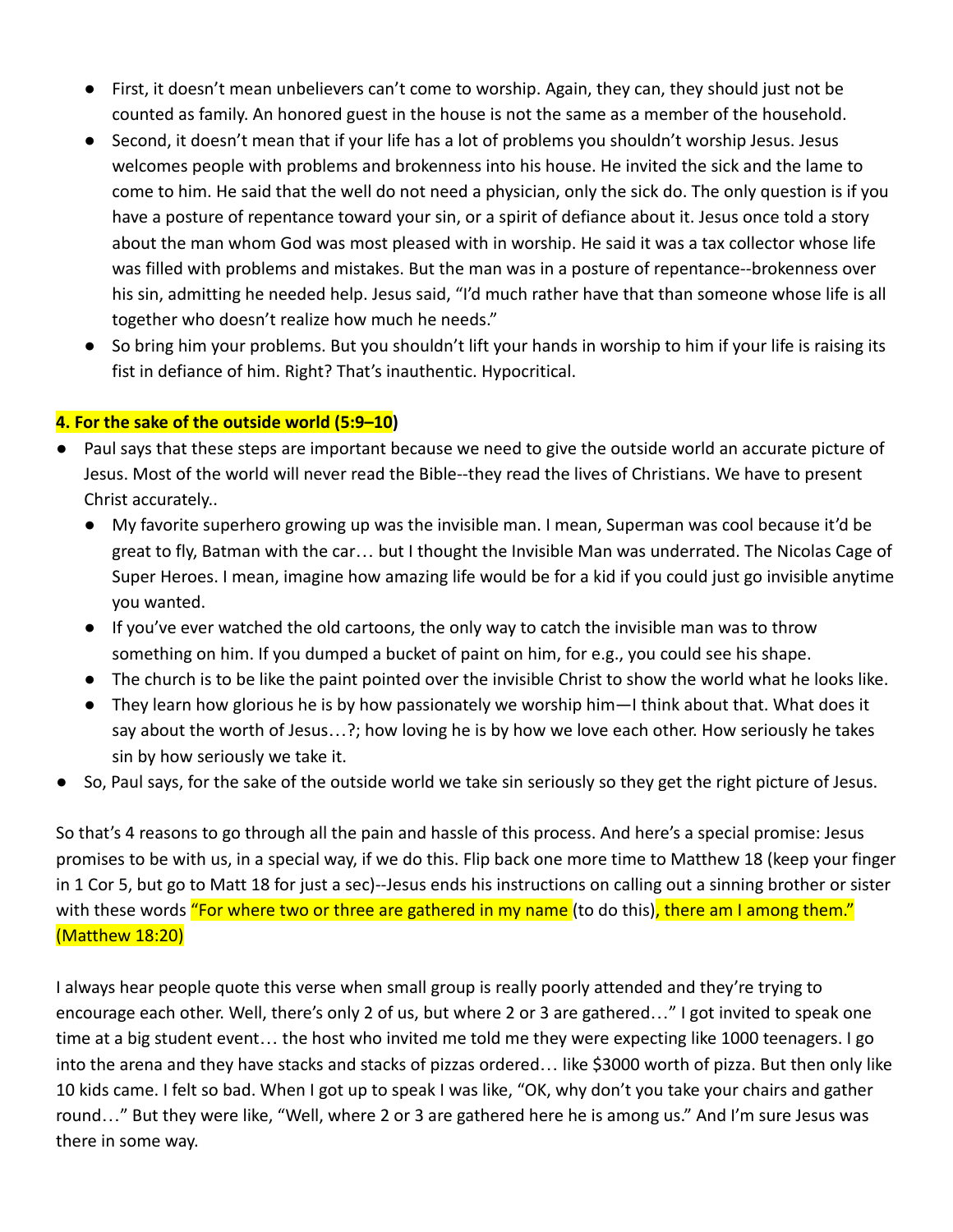But the context of Jesus' statement is when you choose to go through the messy process of lovingly trying to restore someone caught up in sin. He wants you to know that he's with you--when you're doing the hard work of being family--he's like--"I'm there for that. In an unusually powerful way."

Summit, we want to be a church where Christ is, Amen? Christ will be with you if you take sin seriously. And if you don't, he won't. **(There was a couple who came to our church** one time—neither were Christians but they both wanted to get God back in their lives—but they were engaged in a lifestyle the Bible clearly calls sin. God was really doing a work in their lives at our church but they just couldn't get over that we called their chosen lifestyle sin. So, they tried another church in downtown Raleigh where they tolerated—even celebrated—their lifestyle. After 3 weeks one partner looked at the other one and said, "The presence of God is just not in this church." She said, "We have a choice. We can go to Summit, where the presence of God is, and they don't accept our lifestyle and we'll have to change; or we can go to this church where they accept their lifestyle but God is not. You can do what you want, but I'm going where God is." Both came—one at first and then both—both professed faith in Christ and turned away from their sin. Summit, I want to be a place where God is, Amen? And if that means that we've sometimes got to do the uncomfortable work of talking about sin, I'll take it. That's a billion x worth it if I get to be in the presence of God, Amen?)

*OK, before I close, let me deal with...*

# Some Common Objections:

*This is so you don't have to ask me these on the way to my car…*

- **A. "But aren't we to be the friends of sinners? Wasn't Jesus known as 'the friend of sinners'?"**
	- Yes! For sure. Paul makes clear he's not talking about separating yourself from unbelievers. Again, look at 1 Cor 5:10 "(I do not mean at all separating yourself from) the sexually immoral of this world, or the greedy and swindlers, or idolaters, since then you would need to go out of the world. 11 But now I am writing to you not to associate with anyone who bears the name of brother if he is guilty of (these things)..."
	- We're not supposed to separate ourselves from people in the world. Of course, lost people act like lost people. Who else are they going to act like? He's talking about people inside the church. Those who "bear the name brother."
	- $\circ$  NOW, we usually do the opposite, don't we? We separate ourselves from those outside the church but tolerate sin in our midst.
	- Paul says, "Cancer outside of the body is no threat to you. It's when it gets in the body that it destroys." 6
	- $\circ$  So, by all means, we need to reach out and befriend sinful people. Because otherwise there was no reason for God to leave us in the world.

## **B. "Shouldn't our church be a hospital for the spiritually sick?"**

<sup>&</sup>lt;sup>6</sup> I owe this insight to John Mark Comer.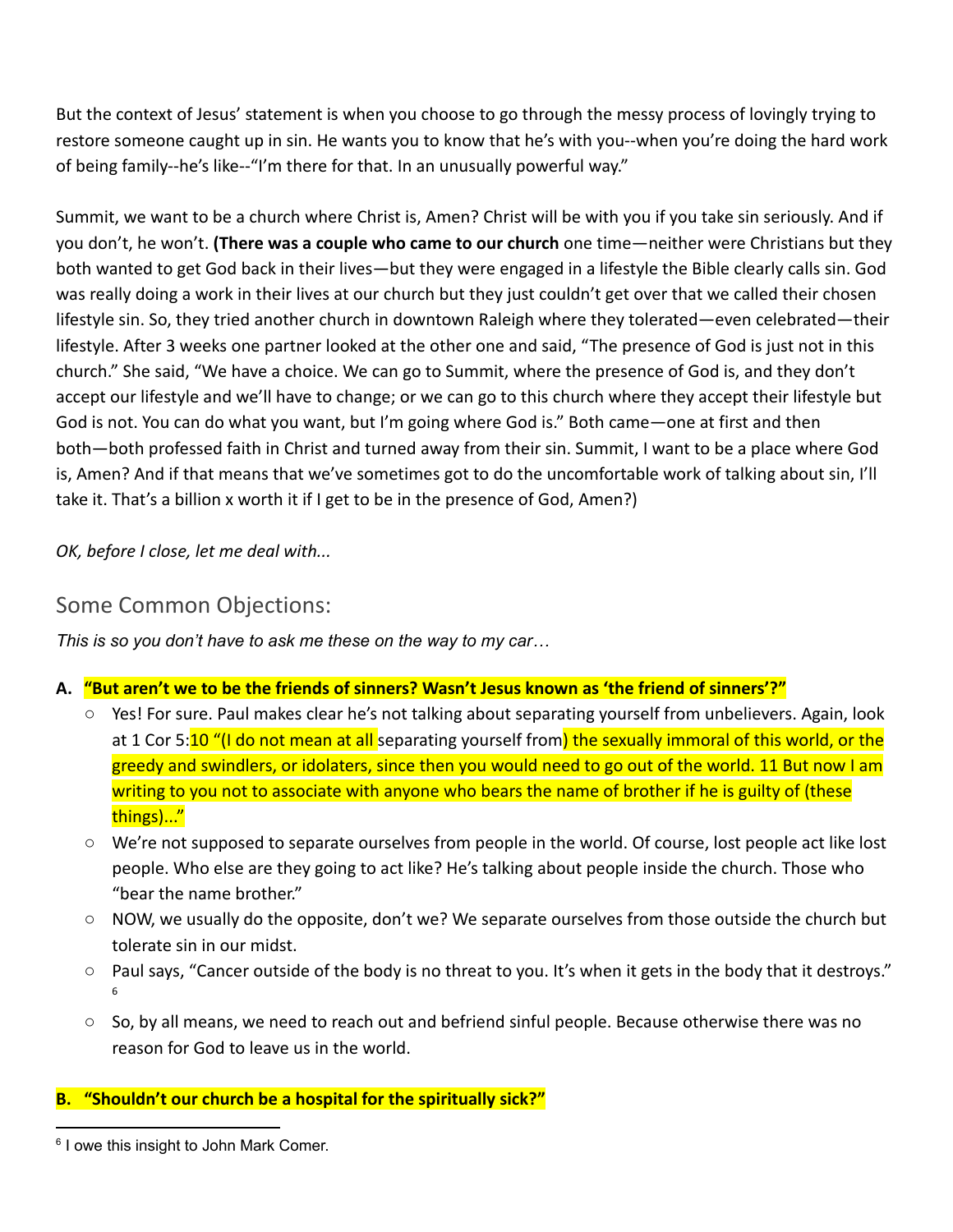- $\circ$  Yes, yes, 1000x yes. Again, we're not talking about excluding people who struggle. That's all of us, pastor included.
- What Paul has in view here is defiant, unrepentant postures by people who name the name of Christ.

## **C. "You only pick on certain sins."**

- And unfortunately, that's been true in church history. A lot of times we make a big deal out of sins common in the world and then wink at the sins of rich or powerful people in our midst.
- Conservative Christians have a list that they make a big deal out of and then they ignore the rest. So do progessive Christians. But look at the breadth of Paui's list in vs. 11: **11 But now I am writing to you not** to associate with anyone who bears the name of brother if he is guilty of sexual immorality or greed, or is an idolater, reviler, drunkard, or swindler... " The point is not the KIND of sin that's committed; it's the POSTURE of defiance toward that sin.

#### **D. What about the command not to judge?**

- This is a big one… so let me spend a minute on it.
- Maybe you saw in vs. 3 where Paul says "I have already pronounced judgment on the one who did such a thing." And you were like, "Wait just a hot second, Paul. Didn't Jesus tell us not to judge?" "Judge not, that you be not judged." That's like the most famous verse in the Bible. It used to be John 3:16; now it's this verse. If you ask the average guy on the street to quote 2 verses from the Bible, this is always one of them.
- $\circ$  In fact, when I typed in  $\frac{u}{b}$  the Bible says not to..." on a Google search, here's what Google auto-suggested for me:



*(Not eat? Don't know what Bible you are reading… certainly not the SB Bible I grew up with… Potlucks were thought of as the 3rd church ordinance).*

○ **So, even Google knows this verse.** I've even heard the atheist Bill Maher quote this verse… "Who are you to say this or that is wrong… doesn't your Bible say, "Judge not?"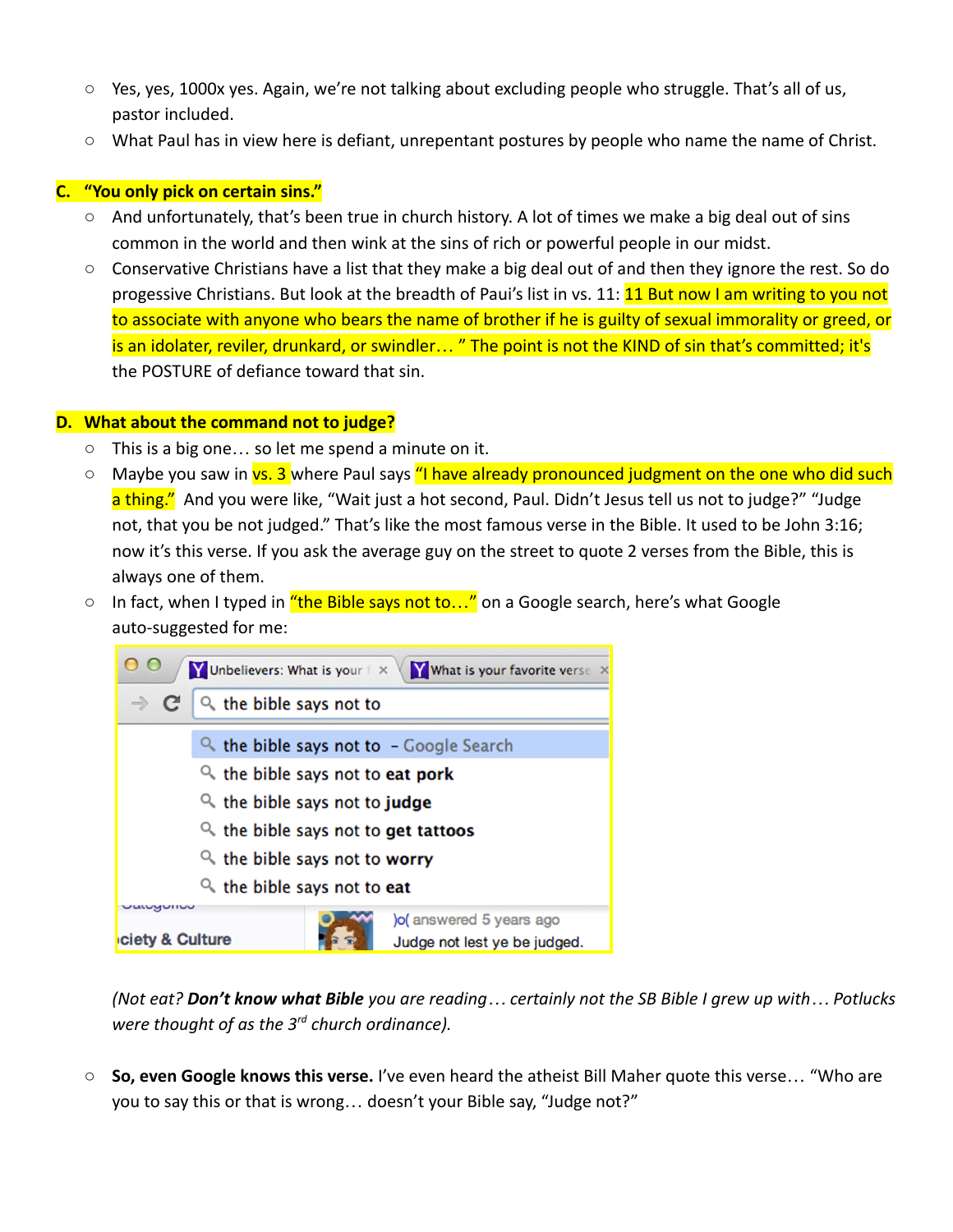- **But is that what Jesus meant?** That we should never confront someone for being wrong? Well, HOW COULD it mean that? I mean, first of all, Jesus spent his whole ministry telling people they were in error. He told us to rebuke the works of darkness.
- **So what is Jesus talking about when he says "Judge not?"** In context in Matthew 7, he's talking about sitting in judgment over someone as if (a) you had no sin and (b) you are in a place to pass sentence on them. He's not talking about telling someone the truth. He's talking about writing them off as beyond hope. Paul is not saying "Cut them off and declare them rejected by God." In fact, the whole point is doing something that wakes them up and brings them back.
- **○** When we do something like this, we do it not from the posture of a Judge passing sentence, but with arms open wide, ready to receive them back. Telling someone the truth is not judging them—it's loving them.
- **○ We have to get rid of this idea that speaking the truth is judging.** Nobody really thinks that, btw. Are we trying to say that we shouldn't speak out about injustice—that we should look at things like female subjugation, discrimination or racism in a society--and say, "Well, you know we shoudln't judge." No, love requires us to speak out.
- **○** Telling someone the truth is not judging them. It's what you do **AFTER** you tell them the truth that determines whether or not you are judging them in ways that Jesus forbid. Do you write them off, or invite them in?

## E. **OK, last question. You ask, "But does this actually work? Doesn't this just drive people farther away?"**

#### VAMP

- Yes it does, and we've seen it happen here at TSC a number of times. A woman stopped me between our two services when I preached on this and told me, "We were in this situation 10 years ago and I thank you for not just putting your head in the sand or walking way. This church saved my marriage and family." So, I have lots of those kinds of stories.
- But one of the clearest examples I have in my mind occured when I was a teenager. W woman in our church left her husband and engaged in a very promiscuous lifestyle. I remember how painful and embarrassing of a situation it was. The church carefully followed the Matthew 18 process. And I remember when they stood up and prayerfully and tearfully told us that she was refusing to turn away from her sin and that we were doing what Jesus told us and removing her from the church and handing her over to Satan to let him work out the pain of her sin into her life. We prayed for her, and this went on for several months. And then I remember the day, at the end of one of our services, when she unexpectedly and tearfully walked down the aisle during the invitation, and told the counselor that her life had become unbearable. That began a process of healing and restoration. When we removed her from the church all of the blessings of God's family went away and that brought her to repentance. So, I ask you--which would have been more loving? To turn a blind eye and let her go on to destruction, or to warn her of her sin? I know her kids, and now her grandkids, would say that they are glad we did what we did because it saved the life of their grandmother.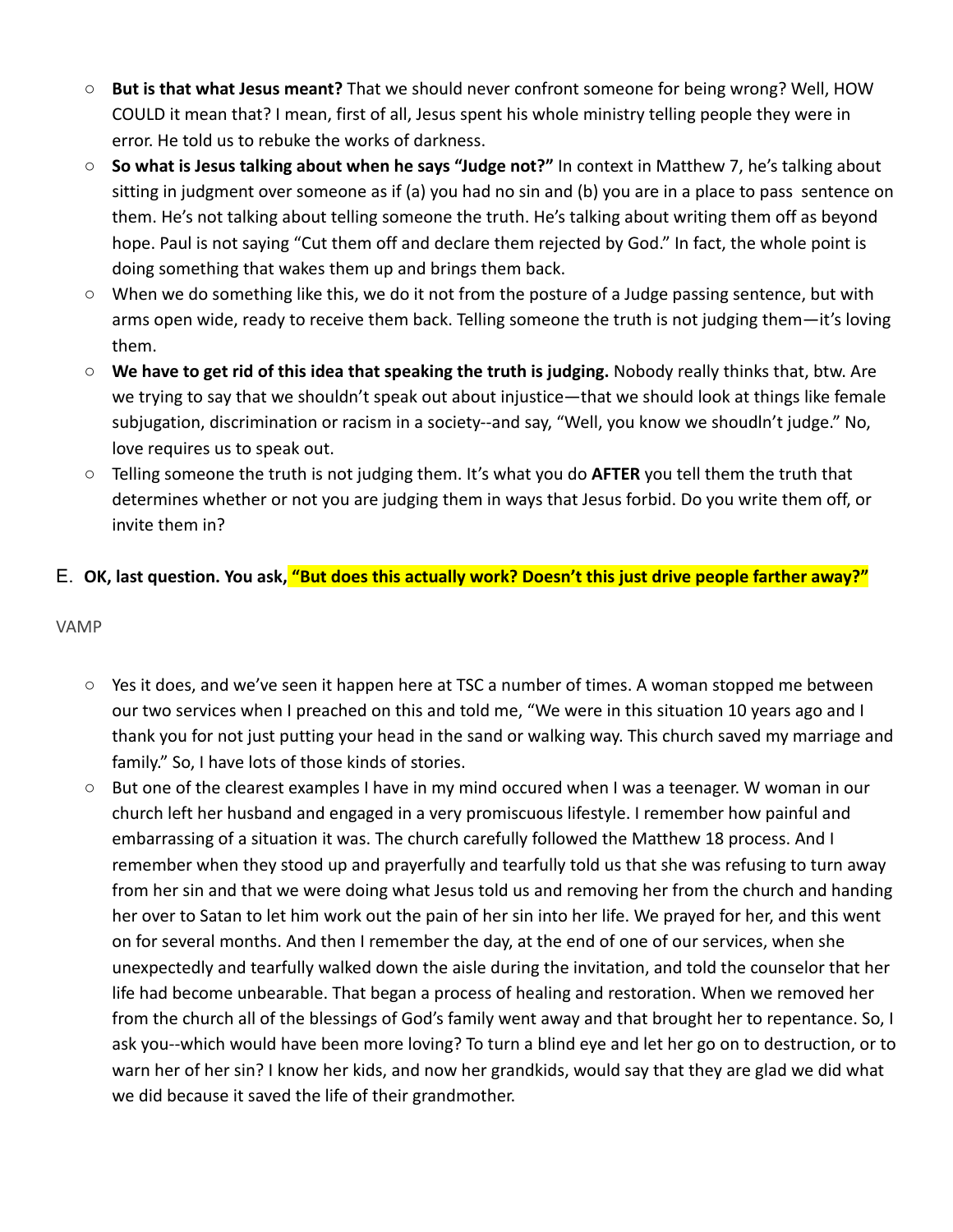We don't obey Scripture because it works--we obey it because God said it--but we shouldn't be shocked when it does work.

# Conclusion:

Well, I don't know if this has been clear or not. Probably not. But thank God it's over. Amen? I told you last week that I don't stock the pantry of Scripture, my job is just to serve it. That's what I've done with one of the weirdest passages of Scripture that I just wanted to skip.

If you're here and you are not a believer, I want you to know: we don't pass judgment on you. **We do want you to know that we take sin seriously, because Jesus does**. Sin destroys people's lives; it was so bad that Jesus had to die a bloody, tortured death on a cross to release us from it. We want you to see that your sin puts you in grave danger.

The good news of the gospel, though, is this: *John 3:17, "God did not send his Son into the world to condemn the world, but that the world through him might be saved."*

That means that Jesus stands before you now, not as a Judge to condemn, but as a Savior to save! He extends salvation to all who will receive him. And that means YOU. But if you won't receive him as Savior, then one day you will face him as Judge. Listen: You will encounter Jesus as one of 2 things--Savior or Judge. There's 2 ways to pay for sin—receive Jesus' payment of it on your behalf, or reap the consequences of it yourself in eternity.

Sin is serious. Deadly serious. But Jesus saves. And Summit, we want to do whatever it takes to make that message clear.

● Kids who painted over lines… we've got to keep the message clear.

## Invitation

—

## Do you see that sin is serious? Are you ready to repent and come to Jesus? Do you need to make a decision to join and actually get involved in the church?

● If you're serious about this, don't just attend here. Become part of the family. There is a shelter here from the attacks of Satan. It's not a heavy burden--I promise it's not a bunch of people micro-analyzing your life. It's a community of people ready to love, serve, and lay down their lives for each other. So, become family. Sitting in a service is not "being family." Sitting in on a family Bible study doesn't make you family. Join. Be in relationships where you are close enough to know and be known. That's the church.

Is there someone you need to have a hard conversation with? Pray for them right now.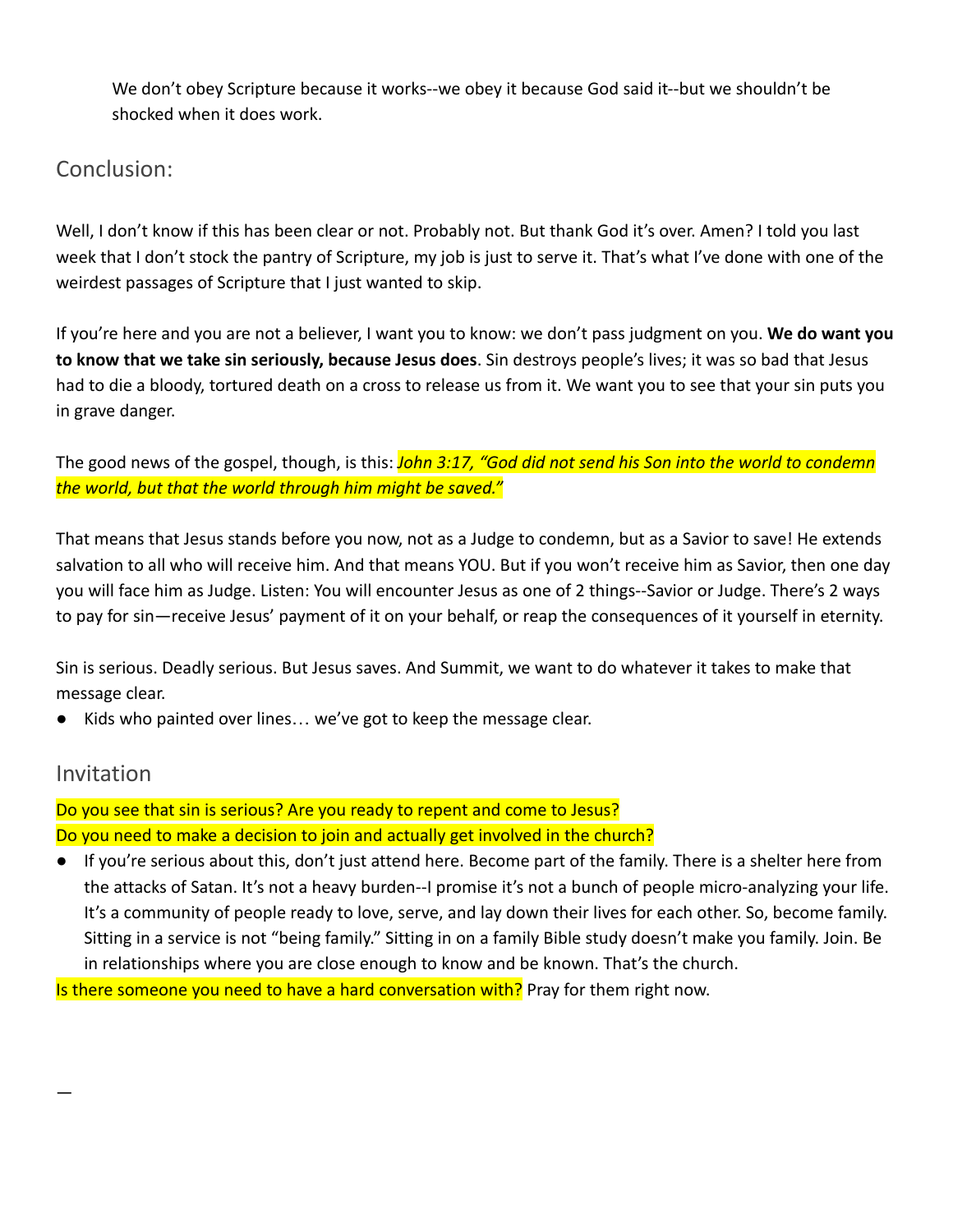#### SENT Commissioning + Missional Blessing

Every weekend we end our services by saying "you are sent." We do that because we truly believe every member should be on mission; therefore, we send every member.

There are some members that God calls overseas to plant churches internationally or to take their businesses overseas to be the springboard for missions in another country. We, as the church that sends these family members, have promised to hold one end of the rope by praying for, advocating for, and caring for them, while they dangle on the other end.

Well there is a group of members on stage with me who have decided that God has called them to "hold the rope" in a special way for those who have gone. These are not people on staff—just regular church members. They call themselves **Summit Encourager Network Team (SENT)**, is a ministry of lay members from every campus who serve, pray, care for, and come alongside our M's before they go, when they're gone, and also when they return.

The way this group has encouraged our missionaries is incredible, especially with some of the recent challenges in Central Asia. Their creativity, zeal and love for our people overseas is amazing!

They do things like:

- go on care trips when our M's call with a crisis--often they're the first ones to jump on a plane and go for member care to pray and be with field workers
- They visit domestic church plants simply to say "we see you and we're here for you"
- They sending notes of encouragement and gift packages
- They arrange housing or cars or homes for those who are back stateside
- They watch children for workers who are home, help them find homes, and of course give financially to support these M's

Our M's response to this has been incredible--they feel loved and encouraged to keep going largely because of this group right here.

If you look at this group and say, "I'd like to do that, email them at **SENTnetwork@summitchurch.com**, and they will tell you how to get involved.

[call for pastors and prayers teams at all campuses] [Pray for SENT] [Missional Blessing]